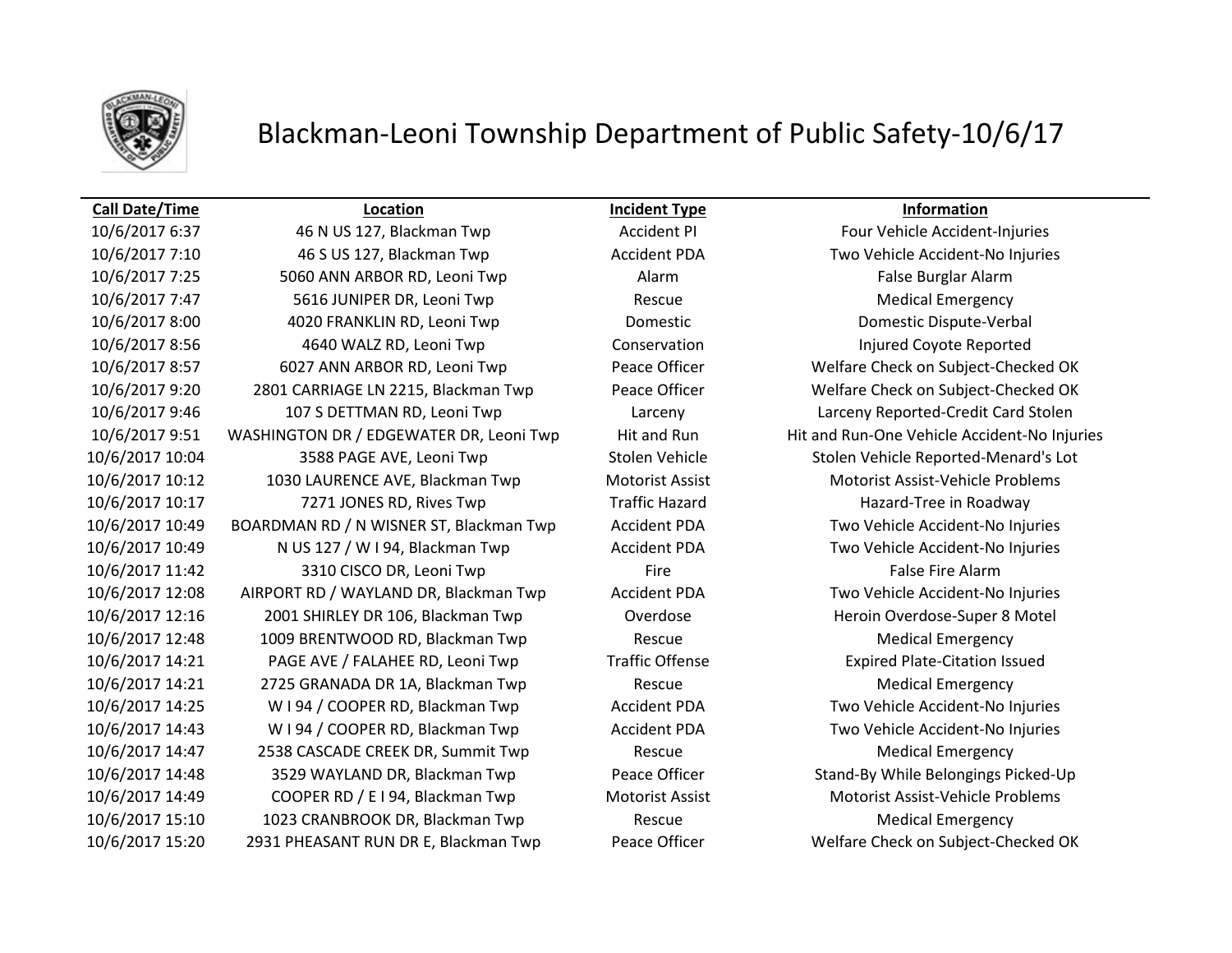

## Blackman-Leoni Township Department of Public Safety-10/6/17

### **Call Date/Time Location Incident Type Information**

10/6/2017 15:28 SEYMOUR RD / DALTON RD, Leoni Twp Disorderly Disorderly Person-Citation Issued 10/6/2017 15:29 717 ROYAL DR, Blackman Twp Breaking & Entering Breaking and Entering Reported 10/6/2017 15:46 1086 N PORTAGE RD, Leoni Twp Suspicious Situation Suspicious Situation Reported 10/6/2017 16:46 W ARGYLE ST / AIRPORT RD, Blackman Twp Disorderly Disorderly Person-Citation Issued 10/6/2017 17:57 S DETTMAN RD / MATHEWS ST, Leoni Twp Animal Complaint Loose Dog Reported-Unable to Locate 10/6/2017 18:27 1909 W MICHIGAN AVE, Summit Twp Rescue Rescue Medical Emergency 10/6/2017 19:22 2001 SHIRLEY DR, Blackman Twp Assist Assist Assist to Green Oak Township Police 10/6/2017 19:33 524 JACQUELINE ST, Leoni Twp Peace Officer Stand-By While Belongings Picked-Up 10/6/2017 19:48 1700 W MICHIGAN AVE, Blackman Twp Larceny Retail Fraud-Wal-Mart 10/6/2017 21:08 3000 KINGSBROOKE DR, Blackman Twp Rescue Medical Emergency 10/6/2017 21:56 200 S WRENWOOD AVE, Leoni Twp Fire Fire Fire False Fire Alarm 10/6/2017 22:15 1121 MAYNARD AVE, Blackman Twp Alarm Alarm False Burglar Alarm 10/6/2017 22:48 3333 E MICHIGAN AVE, Leoni Twp Domestic Domestic Dispute-Verbal 10/7/2017 2:53 210 HUGGINS RD, Leoni Twp Disorderly Noise Complaint 10/7/2017 3:39 901 ROSEHILL RD, Blackman Twp Disorderly Subject Refusing to Leave-Travelodge Motel

10/6/2017 15:24 3004 LANSING AVE, Blackman Twp Peace Officer Welfare Check on Subject-Checked OK 10/6/2017 16:57 4144 DONNELY RD, Leoni Twp Loud Music Loud Music Complaint-Verbal Warning 10/6/2017 17:49 4210 WELLINGTON, Blackman Twp Peace Officer Welfare Check on Subject-Checked OK 10/6/2017 19:05 947 BELLEVUE AVE, Blackman Twp Warrants Attempted Warrant Pick-Up-No Contact 10/6/2017 19:15 3438 MULBERRY, Blackman Twp Peace Officer Welfare Check on Subject-Checked OK 10/6/2017 19:17 400 S STATE ST, Leoni Twp Inspection Prop Property Check-Michigan Center High School 10/6/2017 20:08 S US 127 / PAGE AVE, Leoni Twp Accident PI Head-On Accident-Two Fatalities/Three Injured 10/6/2017 21:20 901 ROSEHILL RD 235, Blackman Twp Peace Officer Welfare Check on Subject-Checked OK 10/6/2017 22:12 1210 W PARNALL RD, Blackman Twp Suspicious Situation Suspicious Vehicle Reported-Checked OK 10/6/2017 22:38 1697 SPRINGPORT RD, Blackman Twp Peace Officer Welfare Check on Subject-Checked OK 10/6/2017 23:25 830 ROYAL DR, Blackman Twp Disorderly Subject Refusing to Leave-America's Best Value Inn 10/7/2017 0:50 243 GRAND ST, Leoni Twp Peace Officer Welfare Check on Subject-Checked OK 10/7/2017 1:06 5200 RIDGEWOOD VISTA DR I, Leoni Twp Suspicious Situation Suspicious Subjects Reported-Unable to Locate